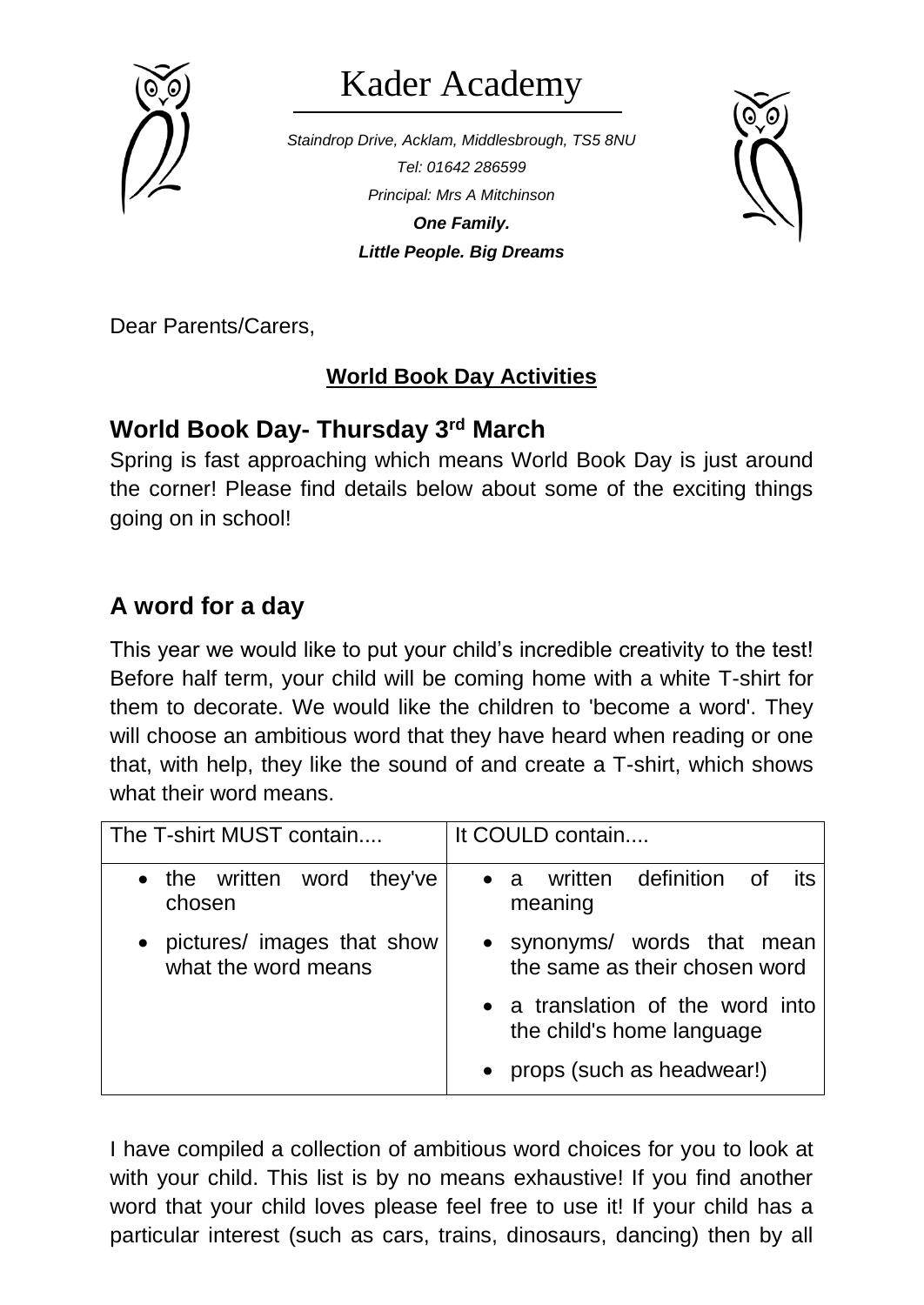means utilise this. The ones enclosed are only a tiny selection of the wonderful words in the English language- the more we have, the better!

Children will be wearing these T-Shirts on World Book Day. After the event, your child may use their World Book Day T-shirt as part of their school P.E. kit!

# **Off by Heart!**

After the success of our lockdown 'Off By Heart' competition, the children will be once again 'taking to the stage' to perform a poem aloud either as a class or individually. They will work their socks off in school (and hopefully at home!) to learn their selected poem and will, in return, be asking for sponsorship. Sponsorship forms will be going home with your child soon, if you would like extras please come to the school office. Videos will be posted to Seesaw on **Friday 11 th March** for you to admire all of their hard work! All proceeds raised will go towards extending the range of books within our classroom libraries.

## **Bookish bedrooms**

On the afternoon of **Thursday 3rd March**, the children will be taking part in an afternoon of crafts! We would like the pupils to design and make a bedroom for a book character! The bedroom will hold clues as to who the room belongs to but won't give the game away! For example, Harry Potter's bedroom might have a pair of glasses on the bed, a suitcase in the corner, a striped scarf on the floor. Little Red Riding Hood's bedroom might have a wicker basket filled with food, a red coat hung up, some flowers in a vase. A prize will be awarded to the most creative and inventive entry from each year group!

Grown-ups, please save a range of recyclable materials in the run-up to this event. They'll need a cardboard box (a shoe box or cereal box perhaps) and then other items to create beds, wardrobes and any things they need for their rooms! School will provide, glue, paint and various other bits and bobs!

#### **The Masked Reader**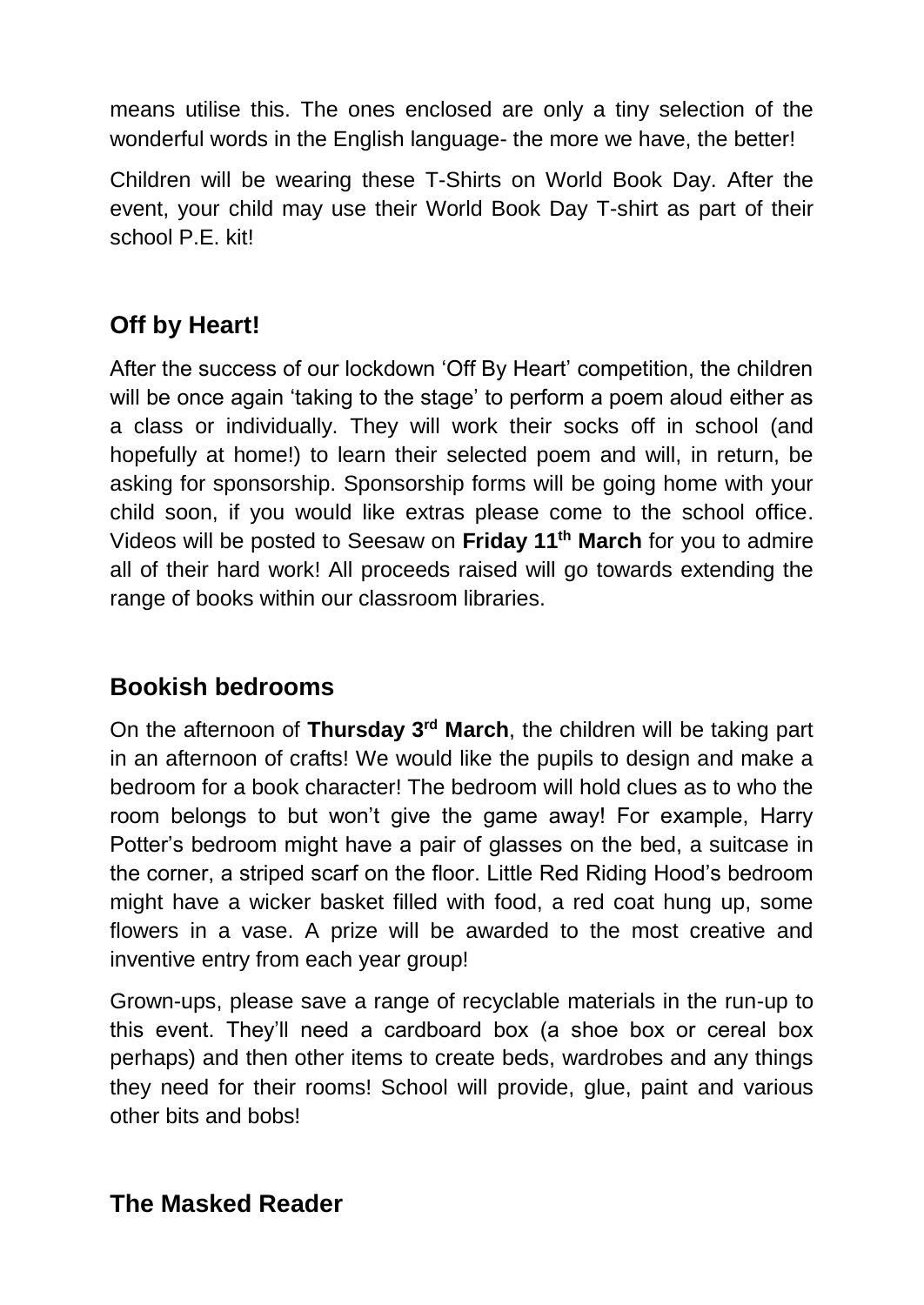Watch out on Seesaw for 'The Masked Reader' video! Staff members from across our school community have been busy reading in disguise! The children are invited to play along, guessing who is who! Pupils who have guessed all staff members correctly will go into a lucky dip, with one children per year group drawn out to receive a prize.

### **Reading Adventure Day**

On **Wednesday 9th** and **Thursday 10th** March, children from Reception to Y6 will use all of their reading skills to solve the mystery of Crow Castle in an exciting, engaging and interactive session with Subject Revolution. They will need to read, infer, comprehend, spell, scan, skim and riddle their way to freedom, or face the Crow Queen and her dragons! This will be taking part in school time, and your child will just need to wear their uniform as normal. The cost of this session is £2.50 per pupil. Payments can be made via School Money.

We hope that the children have a lovely book-filled day!

Mrs Burton